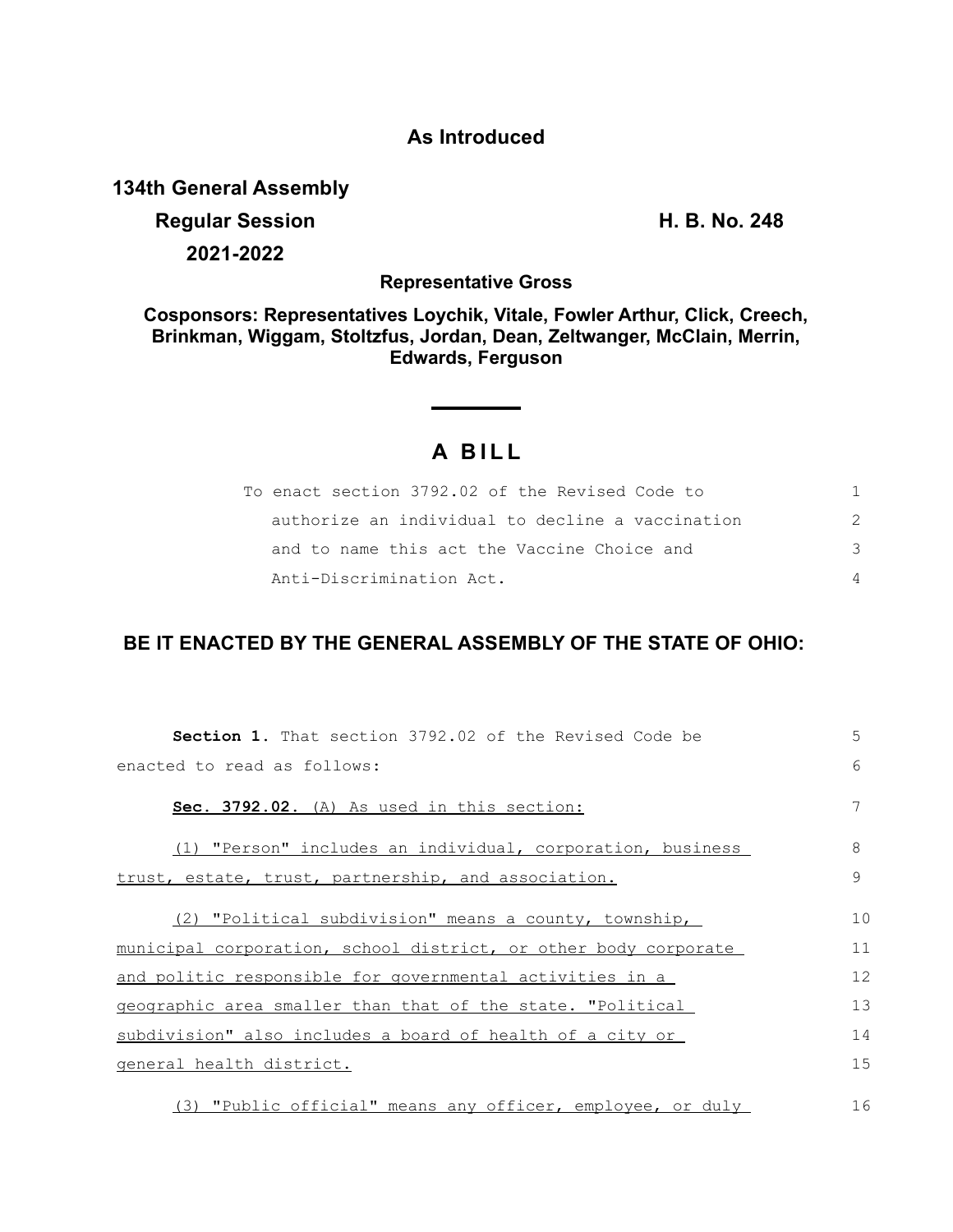| authorized representative or agent of a public office.           | 17 |
|------------------------------------------------------------------|----|
| (4) "State agency" means every organized body, office,           | 18 |
| agency, institution, or other entity established by the laws of  | 19 |
| the state for the exercise of any function of state government.  | 20 |
| "State agency" also includes every institution or organization   | 21 |
| that receives any support from the state.                        | 22 |
| (B) In the event a person, political subdivision, public         | 23 |
| official, or state agency requires an individual to be           | 24 |
| vaccinated, all of the following apply:                          | 25 |
| (1) The individual may decline the vaccination.                  | 26 |
| (2) To decline the vaccination, the individual must either       | 27 |
| submit a written statement to the person, political subdivision, | 28 |
| public official, or state agency in which the individual         | 29 |
| declines to be vaccinated or verbally declare to the person,     | 30 |
| political subdivision, public office, or state agency that the   | 31 |
| individual declines to be vaccinated. In the event the           | 32 |
| individual is a minor, to decline the vaccination, the minor's   | 33 |
| parent or guardian must submit the written statement or make the | 34 |
| verbal declaration. The person, political subdivision, public    | 35 |
| official, or state agency must accept the written statement or   | 36 |
| verbal declaration in the format it was received.                | 37 |
| (3) The written statement or verbal declaration must             | 38 |
| include at least one of the following reasons for declining the  | 39 |
| vaccination:                                                     | 40 |
| (a) Medical contraindications;                                   | 41 |
| (b) Natural immunity;                                            | 42 |
| (c) Reasons of conscience, including religious                   | 43 |
| convictions.                                                     | 44 |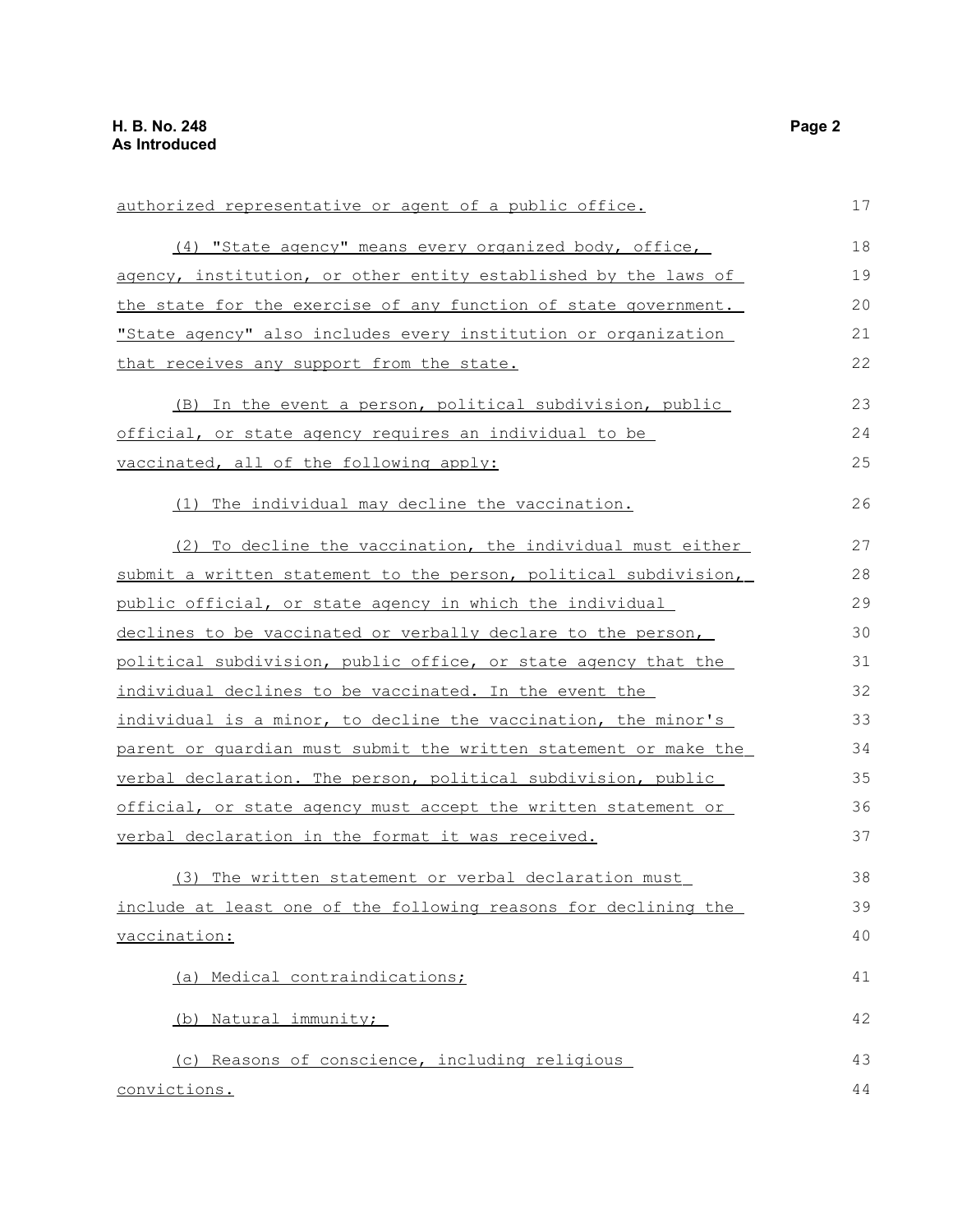| (4) When declining the vaccination, the individual or in         | 45 |
|------------------------------------------------------------------|----|
| the case of a minor individual, the individual's parent or       | 46 |
| guardian, shall not be required to do anything beyond submitting | 47 |
| the written statement or making the verbal declaration described | 48 |
| in this section.                                                 | 49 |
| (C)(1) Each person, political subdivision, public                | 50 |
| official, or state agency requiring an individual to be          | 51 |
| vaccinated shall notify the individual that the individual may   | 52 |
| decline a vaccination as described in division (B) of this       | 53 |
| section.                                                         | 54 |
| (2) When notifying under division (C)(1) of this section,        | 55 |
| the person, political subdivision, public official, or state     | 56 |
| agency shall do all of the following:                            | 57 |
| (a) Give the notice in the same manner, communication,           | 58 |
| frequency, timing, and font in which the person, political       | 59 |
| subdivision, public official, or state agency notifies the       | 60 |
| individual of the vaccination requirement;                       | 61 |
| (b) Specify the exemptions available under division (B) of       | 62 |
| this section;                                                    | 63 |
| (c) Explain that in order to decline a vaccination either        | 64 |
| a written statement must be submitted or a verbal declaration    | 65 |
| must be made to the person, political subdivision, public        | 66 |
| official, or state agency.                                       | 67 |
| (D)(1) A person, political subdivision, public official,         | 68 |
| or state agency shall not discriminate against, deny service or  | 69 |
| access to, segregate, require a facial covering or other         | 70 |
| vaccination status label for, or otherwise penalize an           | 71 |
| individual financially or socially for declining a vaccination   | 72 |
| as described in this section.                                    | 73 |